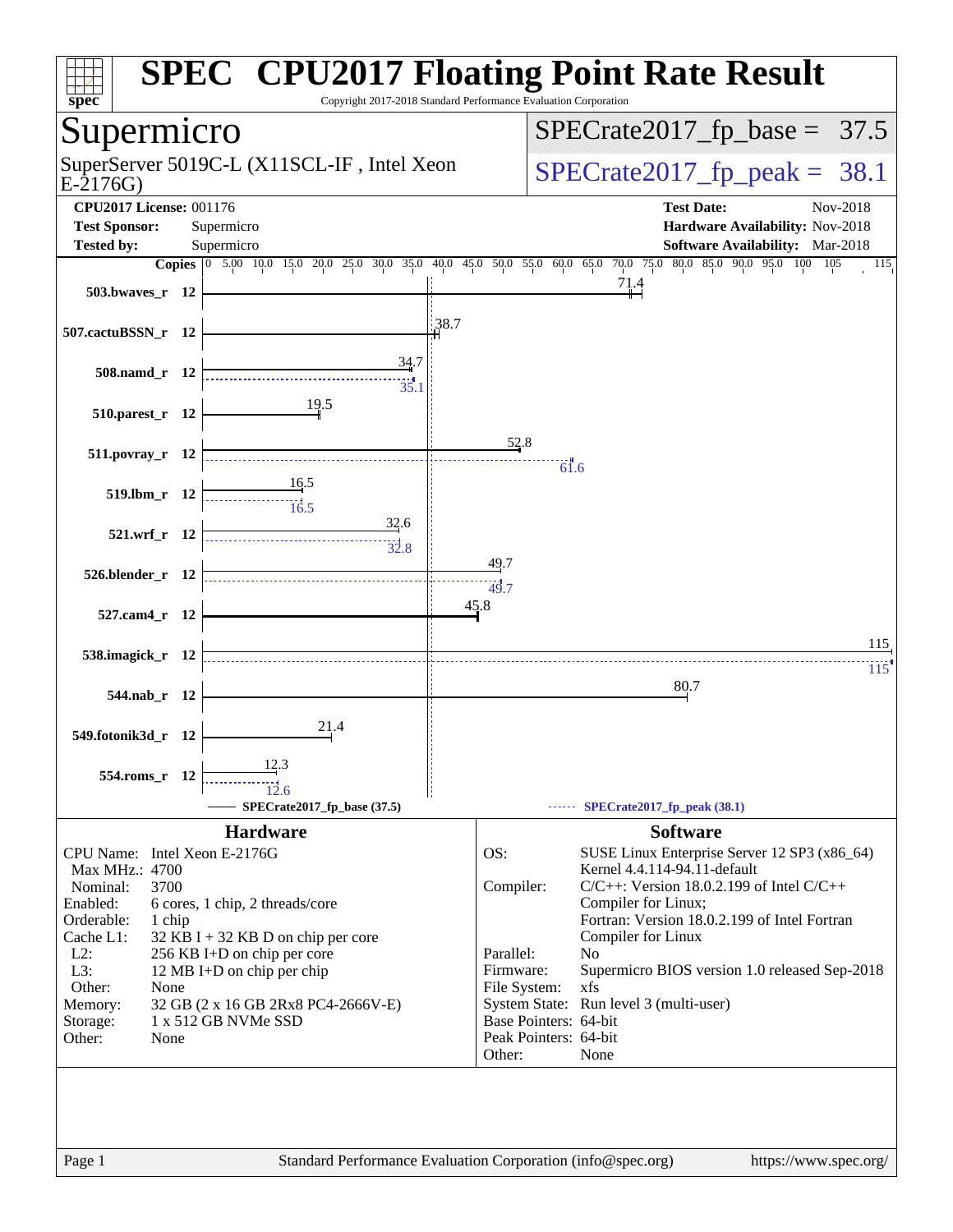

Copyright 2017-2018 Standard Performance Evaluation Corporation

### Supermicro

E-2176G) SuperServer 5019C-L (X11SCL-IF, Intel Xeon  $SPECrate2017_fp\_peak = 38.1$ 

 $SPECTate2017_fp\_base = 37.5$ 

**[CPU2017 License:](http://www.spec.org/auto/cpu2017/Docs/result-fields.html#CPU2017License)** 001176 **[Test Date:](http://www.spec.org/auto/cpu2017/Docs/result-fields.html#TestDate)** Nov-2018 **[Test Sponsor:](http://www.spec.org/auto/cpu2017/Docs/result-fields.html#TestSponsor)** Supermicro **[Hardware Availability:](http://www.spec.org/auto/cpu2017/Docs/result-fields.html#HardwareAvailability)** Nov-2018 **[Tested by:](http://www.spec.org/auto/cpu2017/Docs/result-fields.html#Testedby)** Supermicro **[Software Availability:](http://www.spec.org/auto/cpu2017/Docs/result-fields.html#SoftwareAvailability)** Mar-2018

#### **[Results Table](http://www.spec.org/auto/cpu2017/Docs/result-fields.html#ResultsTable)**

|                  | <b>Base</b>                      |                |       |                | <b>Peak</b> |                |             |               |                |              |                |              |                |              |
|------------------|----------------------------------|----------------|-------|----------------|-------------|----------------|-------------|---------------|----------------|--------------|----------------|--------------|----------------|--------------|
| <b>Benchmark</b> | <b>Copies</b>                    | <b>Seconds</b> | Ratio | <b>Seconds</b> | Ratio       | <b>Seconds</b> | Ratio       | <b>Copies</b> | <b>Seconds</b> | <b>Ratio</b> | <b>Seconds</b> | <b>Ratio</b> | <b>Seconds</b> | <b>Ratio</b> |
| 503.bwaves_r     | 12                               | 1645           | 73.2  | 1686           | 71.4        | 1690           | 71.2        | 12            | 1645           | 73.2         | 1686           | 71.4         | 1690           | 71.2         |
| 507.cactuBSSN r  | 12                               | 387            | 39.3  | 393            | 38.7        | 395            | 38.5        | 12            | 387            | 39.3         | <u>393</u>     | 38.7         | 395            | 38.5         |
| $508$ .namd $r$  | 12                               | 327            | 34.9  | 331            | 34.4        | 329            | 34.7        | 12            | 323            | 35.3         | 326            | 34.9         | 325            | 35.1         |
| $510.parest_r$   | 12                               | 1612           | 19.5  | 1627           | 19.3        | 1613           | 19.5        | 12            | 1612           | 19.5         | 1627           | 19.3         | 1613           | <u>19.5</u>  |
| 511.povray_r     | 12                               | 530            | 52.8  | 532            | 52.7        | 529            | 53.0        | 12            | 455            | 61.6         | 457            | 61.3         | 455            | 61.6         |
| 519.1bm r        | 12                               | 761            | 16.6  | 766            | 16.5        | 768            | 16.5        | 12            | 765            | 16.5         | 765            | 16.5         | 764            | 16.6         |
| $521$ .wrf r     | 12                               | 823            | 32.7  | 824            | 32.6        | 824            | 32.6        | 12            | 818            | 32.8         | 819            | 32.8         | 819            | 32.8         |
| 526.blender r    | 12                               | 368            | 49.7  | 368            | 49.7        | 369            | 49.6        | 12            | 368            | 49.7         | 368            | 49.7         | 369            | 49.6         |
| 527.cam4 r       | 12                               | 456            | 46.0  | 458            | 45.8        | 459            | 45.7        | 12            | 456            | 46.0         | 458            | 45.8         | 459            | 45.7         |
| 538.imagick_r    | 12                               | 260            | 115   | 260            | 115         | 260            | 115         | 12            | 260            | 115          | 260            | <b>115</b>   | 260            | 115          |
| 544.nab r        | 12                               | 250            | 80.7  | 250            | 80.8        | 250            | 80.7        | 12            | 250            | 80.7         | 250            | 80.8         | 250            | 80.7         |
| 549.fotonik3d r  | 12                               | 2184           | 21.4  | 2184           | 21.4        | 2188           | 21.4        | 12            | 2184           | 21.4         | 2184           | 21.4         | 2188           | 21.4         |
| $554$ .roms $r$  | 12                               | 1555           | 12.3  | 1550           | 12.3        | 1554           | <u>12.3</u> | 12            | 1513           | 12.6         | 1516           | 12.6         | 1516           | <b>12.6</b>  |
|                  | $SPECrate2017$ fp base =<br>37.5 |                |       |                |             |                |             |               |                |              |                |              |                |              |

**[SPECrate2017\\_fp\\_peak =](http://www.spec.org/auto/cpu2017/Docs/result-fields.html#SPECrate2017fppeak) 38.1**

Results appear in the [order in which they were run.](http://www.spec.org/auto/cpu2017/Docs/result-fields.html#RunOrder) Bold underlined text [indicates a median measurement.](http://www.spec.org/auto/cpu2017/Docs/result-fields.html#Median)

#### **[Submit Notes](http://www.spec.org/auto/cpu2017/Docs/result-fields.html#SubmitNotes)**

 The taskset mechanism was used to bind copies to processors. The config file option 'submit' was used to generate taskset commands to bind each copy to a specific processor. For details, please see the config file.

#### **[Operating System Notes](http://www.spec.org/auto/cpu2017/Docs/result-fields.html#OperatingSystemNotes)**

Stack size set to unlimited using "ulimit -s unlimited"

#### **[General Notes](http://www.spec.org/auto/cpu2017/Docs/result-fields.html#GeneralNotes)**

Environment variables set by runcpu before the start of the run: LD\_LIBRARY\_PATH = "/home/cpu2017/lib/ia32:/home/cpu2017/lib/intel64:/home/cpu2017/je5.0.1-32:/home/cpu2017/je5.0.1-64"

 Binaries compiled on a system with 1x Intel Core i7-6700K CPU + 32GB RAM memory using Redhat Enterprise Linux 7.5 Transparent Huge Pages enabled by default Prior to runcpu invocation Filesystem page cache synced and cleared with: sync; echo 3> /proc/sys/vm/drop\_caches

 Yes: The test sponsor attests, as of date of publication, that CVE-2017-5754 (Meltdown) is mitigated in the system as tested and documented. Yes: The test sponsor attests, as of date of publication, that CVE-2017-5753 (Spectre variant 1)

**(Continued on next page)**

| Page 2 | Standard Performance Evaluation Corporation (info@spec.org) | https://www.spec.org/ |
|--------|-------------------------------------------------------------|-----------------------|
|        |                                                             |                       |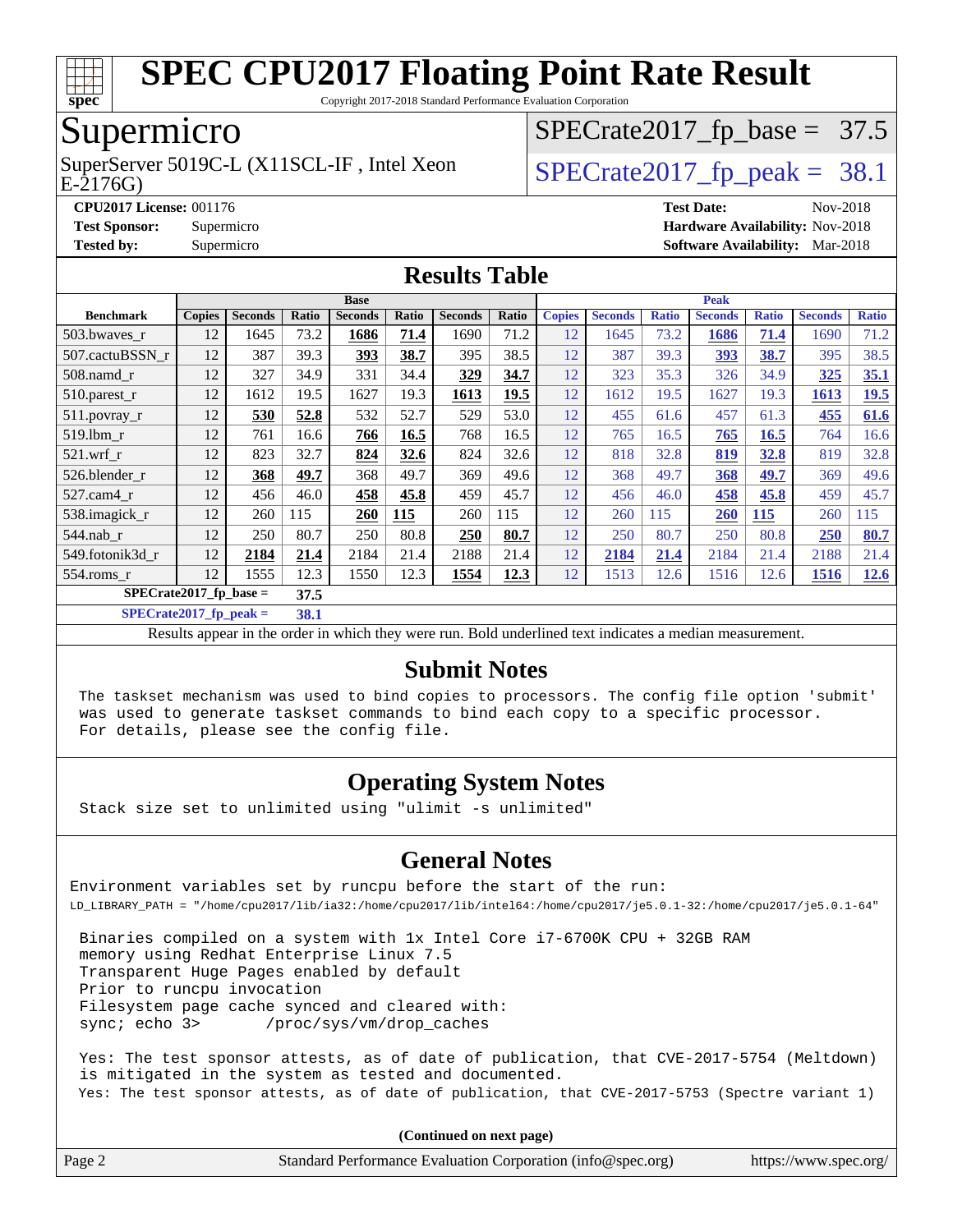

Copyright 2017-2018 Standard Performance Evaluation Corporation

#### Supermicro

SuperServer 5019C-L (X11SCL-IF, Intel Xeon  $SPECrate2017_fp\_peak = 38.1$ 

 $SPECTate2017_fp\_base = 37.5$ 

E-2176G)

**[CPU2017 License:](http://www.spec.org/auto/cpu2017/Docs/result-fields.html#CPU2017License)** 001176 **[Test Date:](http://www.spec.org/auto/cpu2017/Docs/result-fields.html#TestDate)** Nov-2018 **[Test Sponsor:](http://www.spec.org/auto/cpu2017/Docs/result-fields.html#TestSponsor)** Supermicro **[Hardware Availability:](http://www.spec.org/auto/cpu2017/Docs/result-fields.html#HardwareAvailability)** Nov-2018 **[Tested by:](http://www.spec.org/auto/cpu2017/Docs/result-fields.html#Testedby)** Supermicro **[Software Availability:](http://www.spec.org/auto/cpu2017/Docs/result-fields.html#SoftwareAvailability)** Mar-2018

#### **[General Notes \(Continued\)](http://www.spec.org/auto/cpu2017/Docs/result-fields.html#GeneralNotes)**

Page 3 Standard Performance Evaluation Corporation [\(info@spec.org\)](mailto:info@spec.org) <https://www.spec.org/> is mitigated in the system as tested and documented. Yes: The test sponsor attests, as of date of publication, that CVE-2017-5715 (Spectre variant 2) is mitigated in the system as tested and documented. **[Platform Notes](http://www.spec.org/auto/cpu2017/Docs/result-fields.html#PlatformNotes)** Sysinfo program /home/cpu2017/bin/sysinfo Rev: r5974 of 2018-05-19 9bcde8f2999c33d61f64985e45859ea9 running on linux-0lg1 Thu Nov 1 08:20:57 2018 SUT (System Under Test) info as seen by some common utilities. For more information on this section, see <https://www.spec.org/cpu2017/Docs/config.html#sysinfo> From /proc/cpuinfo model name : Intel(R) Xeon(R) E-2176G CPU @ 3.70GHz 1 "physical id"s (chips) 12 "processors" cores, siblings (Caution: counting these is hw and system dependent. The following excerpts from /proc/cpuinfo might not be reliable. Use with caution.) cpu cores : 6 siblings : 12 physical 0: cores 0 1 2 3 4 5 From lscpu: Architecture: x86\_64 CPU op-mode(s): 32-bit, 64-bit Byte Order: Little Endian  $CPU(s):$  12 On-line CPU(s) list: 0-11 Thread(s) per core: 2 Core(s) per socket: 6 Socket(s): 1 NUMA node(s): 1<br>Vendor ID: Ge GenuineIntel CPU family: 6 Model: 158 Model name: Intel(R) Xeon(R) E-2176G CPU @ 3.70GHz Stepping: 10 CPU MHz: 4288.675 CPU max MHz: 4500.0000 CPU min MHz: 800.0000 BogoMIPS: 7391.96 Virtualization: VT-x L1d cache: 32K L1i cache: 32K **(Continued on next page)**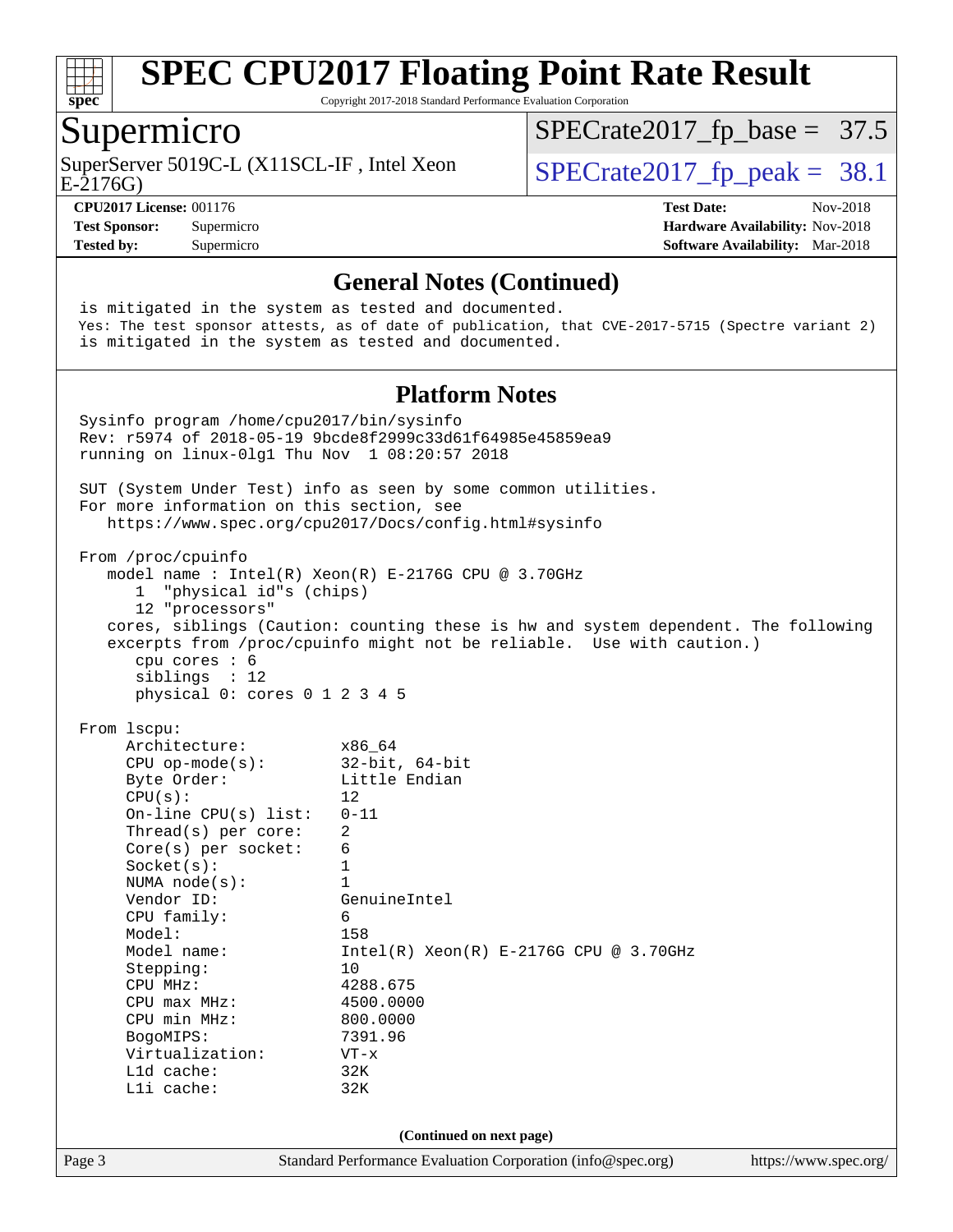

Copyright 2017-2018 Standard Performance Evaluation Corporation

#### Supermicro

E-2176G) SuperServer 5019C-L (X11SCL-IF, Intel Xeon  $SPECrate2017_fp\_peak = 38.1$ 

 $SPECrate2017_fp\_base = 37.5$ 

#### **[CPU2017 License:](http://www.spec.org/auto/cpu2017/Docs/result-fields.html#CPU2017License)** 001176 **[Test Date:](http://www.spec.org/auto/cpu2017/Docs/result-fields.html#TestDate)** Nov-2018

**[Test Sponsor:](http://www.spec.org/auto/cpu2017/Docs/result-fields.html#TestSponsor)** Supermicro **[Hardware Availability:](http://www.spec.org/auto/cpu2017/Docs/result-fields.html#HardwareAvailability)** Nov-2018 **[Tested by:](http://www.spec.org/auto/cpu2017/Docs/result-fields.html#Testedby)** Supermicro **[Software Availability:](http://www.spec.org/auto/cpu2017/Docs/result-fields.html#SoftwareAvailability)** Mar-2018

#### **[Platform Notes \(Continued\)](http://www.spec.org/auto/cpu2017/Docs/result-fields.html#PlatformNotes)**

 L2 cache: 256K L3 cache: 12288K NUMA node0 CPU(s): 0-11 Flags: fpu vme de pse tsc msr pae mce cx8 apic sep mtrr pge mca cmov pat pse36 clflush dts acpi mmx fxsr sse sse2 ss ht tm pbe syscall nx pdpe1gb rdtscp lm constant tsc art arch perfmon pebs bts rep good nopl xtopology nonstop tsc aperfmperf eagerfpu pni pclmulqdq dtes64 monitor ds\_cpl vmx smx est tm2 ssse3 sdbg fma cx16 xtpr pdcm pcid sse4\_1 sse4\_2 x2apic movbe popcnt tsc\_deadline\_timer aes xsave avx f16c rdrand lahf\_lm abm 3dnowprefetch ida arat epb invpcid\_single pln pts dtherm hwp hwp\_notify hwp\_act\_window hwp\_epp intel\_pt rsb\_ctxsw spec\_ctrl retpoline kaiser tpr\_shadow vnmi flexpriority ept vpid fsgsbase tsc\_adjust bmi1 hle avx2 smep bmi2 erms invpcid rtm mpx rdseed adx smap clflushopt xsaveopt xsavec xgetbv1 /proc/cpuinfo cache data cache size : 12288 KB From numactl --hardware WARNING: a numactl 'node' might or might not correspond to a physical chip. available: 1 nodes (0) node 0 cpus: 0 1 2 3 4 5 6 7 8 9 10 11 node 0 size: 32087 MB node 0 free: 20642 MB node distances: node 0 0: 10 From /proc/meminfo MemTotal: 32857712 kB HugePages\_Total: 0 Hugepagesize: 2048 kB From /etc/\*release\* /etc/\*version\* SuSE-release: SUSE Linux Enterprise Server 12 (x86\_64) VERSION = 12 PATCHLEVEL = 3 # This file is deprecated and will be removed in a future service pack or release. # Please check /etc/os-release for details about this release. os-release: NAME="SLES" VERSION="12-SP3" VERSION\_ID="12.3" PRETTY\_NAME="SUSE Linux Enterprise Server 12 SP3" ID="sles" ANSI\_COLOR="0;32" CPE\_NAME="cpe:/o:suse:sles:12:sp3"

**(Continued on next page)**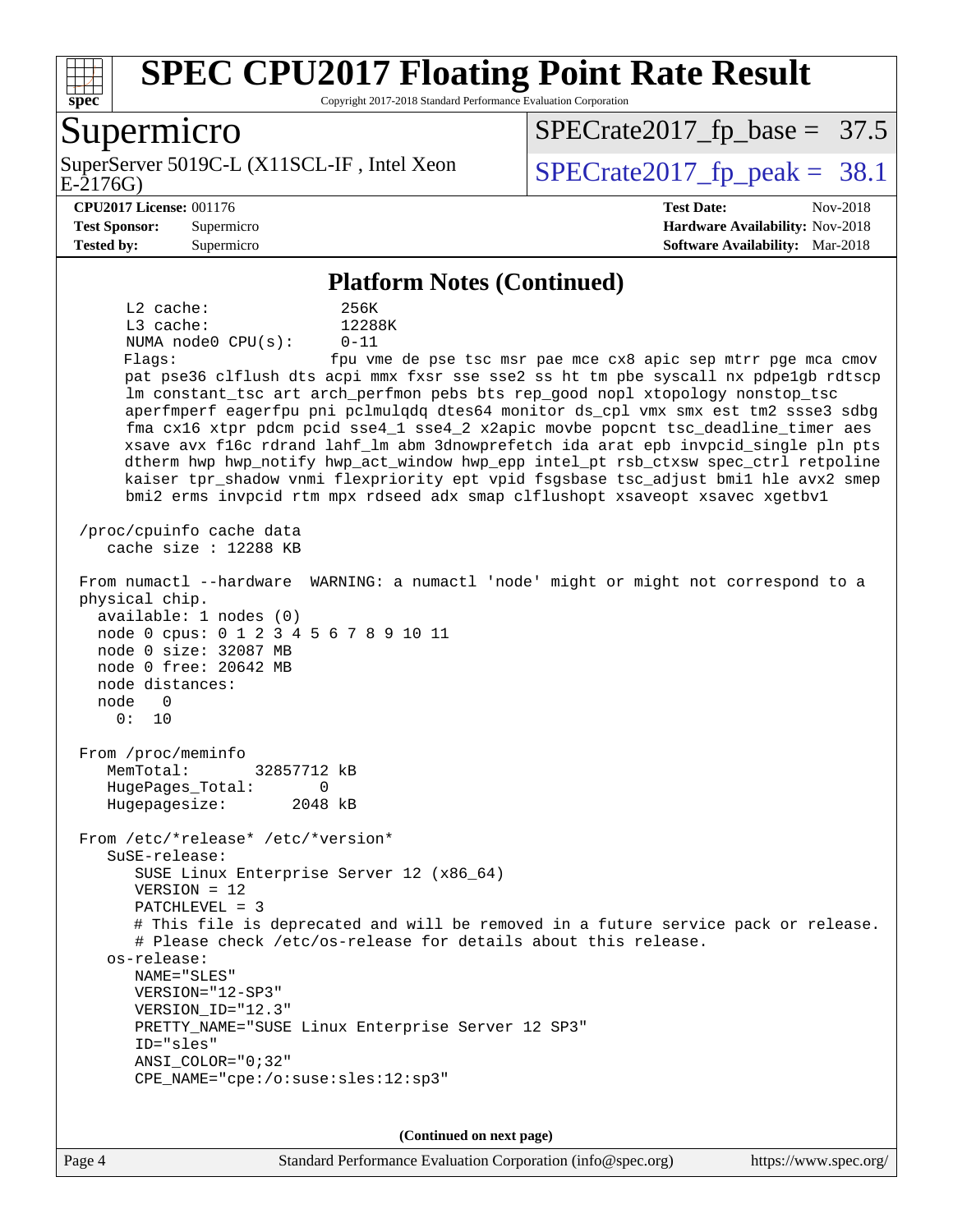

Copyright 2017-2018 Standard Performance Evaluation Corporation

### Supermicro

E-2176G) SuperServer 5019C-L (X11SCL-IF, Intel Xeon  $SPECrate2017_fp\_peak = 38.1$ 

 $SPECrate2017_fp\_base = 37.5$ 

**[Tested by:](http://www.spec.org/auto/cpu2017/Docs/result-fields.html#Testedby)** Supermicro **[Software Availability:](http://www.spec.org/auto/cpu2017/Docs/result-fields.html#SoftwareAvailability)** Mar-2018

**[CPU2017 License:](http://www.spec.org/auto/cpu2017/Docs/result-fields.html#CPU2017License)** 001176 **[Test Date:](http://www.spec.org/auto/cpu2017/Docs/result-fields.html#TestDate)** Nov-2018 **[Test Sponsor:](http://www.spec.org/auto/cpu2017/Docs/result-fields.html#TestSponsor)** Supermicro **[Hardware Availability:](http://www.spec.org/auto/cpu2017/Docs/result-fields.html#HardwareAvailability)** Nov-2018

#### **[Platform Notes \(Continued\)](http://www.spec.org/auto/cpu2017/Docs/result-fields.html#PlatformNotes)**

uname -a:

 Linux linux-0lg1 4.4.114-94.11-default #1 SMP Thu Feb 1 19:28:26 UTC 2018 (4309ff9) x86\_64 x86\_64 x86\_64 GNU/Linux

Kernel self-reported vulnerability status:

 CVE-2017-5754 (Meltdown): Mitigation: PTI CVE-2017-5753 (Spectre variant 1): Mitigation: Barriers CVE-2017-5715 (Spectre variant 2): Mitigation: IBRS+IBPB

run-level 3 Nov 1 00:39

 SPEC is set to: /home/cpu2017 Filesystem Type Size Used Avail Use% Mounted on /dev/nvme0n1p4 xfs 435G 32G 404G 8% /home

 Additional information from dmidecode follows. WARNING: Use caution when you interpret this section. The 'dmidecode' program reads system data which is "intended to allow hardware to be accurately determined", but the intent may not be met, as there are frequent changes to hardware, firmware, and the "DMTF SMBIOS" standard. BIOS American Megatrends Inc. 1.0 09/14/2018

 Memory: 2x Micron 18ADF2G72AZ-2G6H1R 16 GB 2 rank 2667

(End of data from sysinfo program)

#### **[Compiler Version Notes](http://www.spec.org/auto/cpu2017/Docs/result-fields.html#CompilerVersionNotes)**

| CC.                                                  | 519.1bm_r(base) 538.imagick_r(base, peak) 544.nab_r(base, peak) |                       |
|------------------------------------------------------|-----------------------------------------------------------------|-----------------------|
| icc (ICC) 18.0.2 20180210                            | Copyright (C) 1985-2018 Intel Corporation. All rights reserved. |                       |
| 519.1bm r(peak)<br>CC.                               |                                                                 |                       |
| icc (ICC) 18.0.2 20180210                            | Copyright (C) 1985-2018 Intel Corporation. All rights reserved. |                       |
| CXXC 508. namd $r(base)$ 510. parest $r(base, peak)$ |                                                                 |                       |
| icpc (ICC) 18.0.2 20180210                           |                                                                 |                       |
|                                                      | (Continued on next page)                                        |                       |
| Page 5                                               | Standard Performance Evaluation Corporation (info@spec.org)     | https://www.spec.org/ |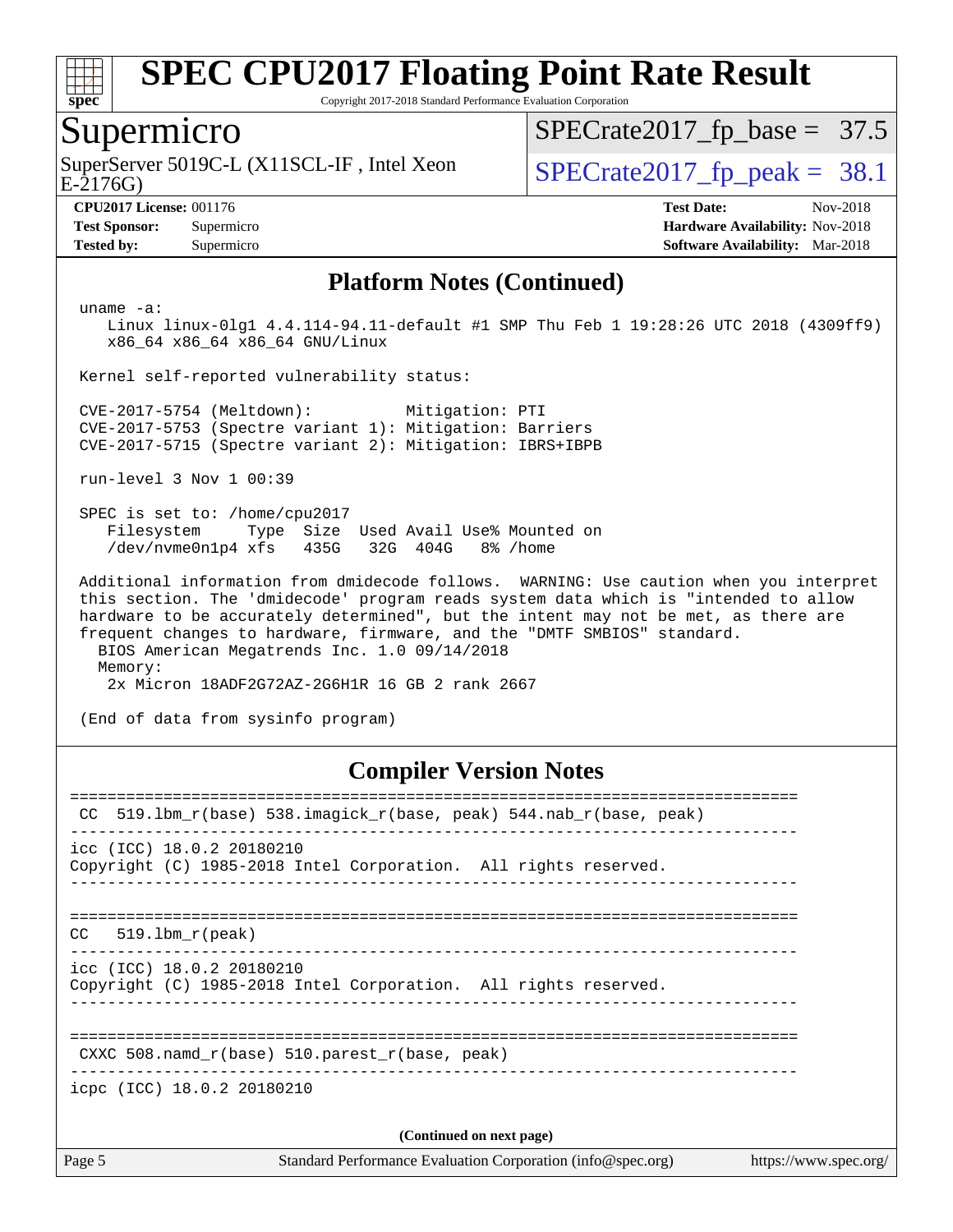

Copyright 2017-2018 Standard Performance Evaluation Corporation

Supermicro<br>SuperServer 5019C-L (X11SCL-IF, Intel Xeon

[SPECrate2017\\_fp\\_base =](http://www.spec.org/auto/cpu2017/Docs/result-fields.html#SPECrate2017fpbase) 37.5

E-2176G)

 $SPECTate2017_f p\_peak = 38.1$ 

**[CPU2017 License:](http://www.spec.org/auto/cpu2017/Docs/result-fields.html#CPU2017License)** 001176 **[Test Date:](http://www.spec.org/auto/cpu2017/Docs/result-fields.html#TestDate)** Nov-2018 **[Test Sponsor:](http://www.spec.org/auto/cpu2017/Docs/result-fields.html#TestSponsor)** Supermicro **[Hardware Availability:](http://www.spec.org/auto/cpu2017/Docs/result-fields.html#HardwareAvailability)** Nov-2018 **[Tested by:](http://www.spec.org/auto/cpu2017/Docs/result-fields.html#Testedby)** Supermicro **Supermicro [Software Availability:](http://www.spec.org/auto/cpu2017/Docs/result-fields.html#SoftwareAvailability)** Mar-2018

#### **[Compiler Version Notes \(Continued\)](http://www.spec.org/auto/cpu2017/Docs/result-fields.html#CompilerVersionNotes)**

| Page 6                                                  |                                                 | Standard Performance Evaluation Corporation (info@spec.org)              | https://www.spec.org/               |
|---------------------------------------------------------|-------------------------------------------------|--------------------------------------------------------------------------|-------------------------------------|
|                                                         |                                                 | (Continued on next page)                                                 |                                     |
|                                                         |                                                 | Copyright (C) 1985-2018 Intel Corporation. All rights reserved.          |                                     |
|                                                         | ifort (IFORT) 18.0.2 20180210                   |                                                                          |                                     |
|                                                         |                                                 | FC 503.bwaves_r(base, peak) 549.fotonik3d_r(base, peak) 554.roms_r(base) |                                     |
|                                                         |                                                 | Copyright (C) 1985-2018 Intel Corporation. All rights reserved.          |                                     |
|                                                         | ifort (IFORT) 18.0.2 20180210                   | Copyright (C) 1985-2018 Intel Corporation. All rights reserved.          |                                     |
| icpc (ICC) 18.0.2 20180210<br>icc (ICC) 18.0.2 20180210 |                                                 | Copyright (C) 1985-2018 Intel Corporation. All rights reserved.          |                                     |
|                                                         | FC 507.cactuBSSN_r(base, peak)                  |                                                                          |                                     |
|                                                         |                                                 | Copyright (C) 1985-2018 Intel Corporation. All rights reserved.          |                                     |
| icpc (ICC) 18.0.2 20180210<br>icc (ICC) 18.0.2 20180210 |                                                 | Copyright (C) 1985-2018 Intel Corporation. All rights reserved.          |                                     |
| CC                                                      | 511.povray_r(peak)                              |                                                                          |                                     |
|                                                         |                                                 |                                                                          |                                     |
| icc (ICC) 18.0.2 20180210                               |                                                 | Copyright (C) 1985-2018 Intel Corporation. All rights reserved.          |                                     |
| icpc (ICC) 18.0.2 20180210                              |                                                 | Copyright (C) 1985-2018 Intel Corporation. All rights reserved.          |                                     |
|                                                         | CC 511.povray_r(base) 526.blender_r(base, peak) |                                                                          | ___________________________________ |
|                                                         |                                                 | Copyright (C) 1985-2018 Intel Corporation. All rights reserved.          |                                     |
| icpc (ICC) 18.0.2 20180210                              |                                                 |                                                                          |                                     |
| $CXXC 508.namd_r (peak)$                                |                                                 |                                                                          |                                     |
|                                                         |                                                 |                                                                          |                                     |
|                                                         |                                                 | Copyright (C) 1985-2018 Intel Corporation. All rights reserved.          |                                     |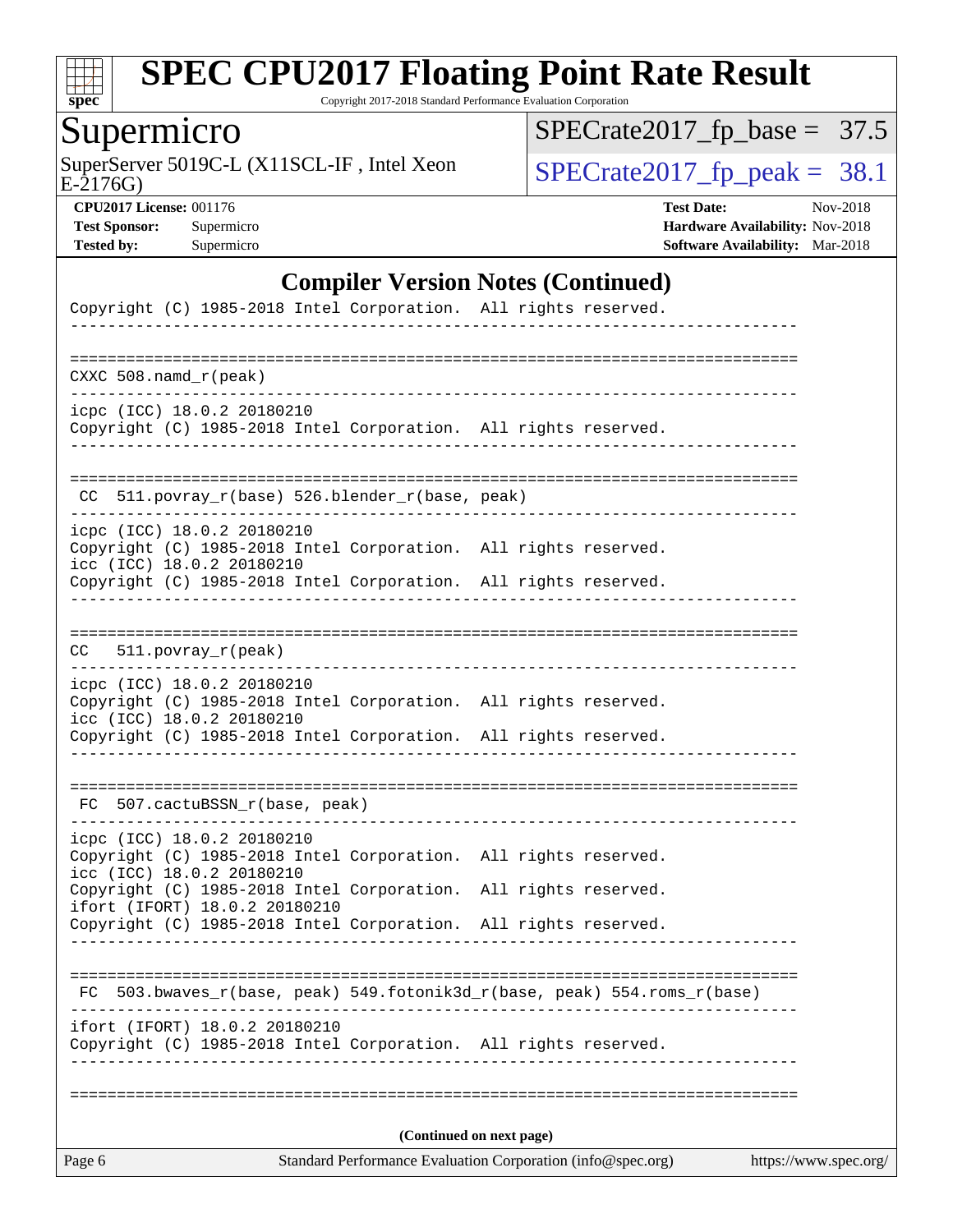

Copyright 2017-2018 Standard Performance Evaluation Corporation

#### Supermicro

SuperServer 5019C-L (X11SCL-IF, Intel Xeon  $SPECrate2017$  fp\_peak = 38.1

 $SPECTate2017_fp\_base = 37.5$ 

E-2176G)

**[Tested by:](http://www.spec.org/auto/cpu2017/Docs/result-fields.html#Testedby)** Supermicro **[Software Availability:](http://www.spec.org/auto/cpu2017/Docs/result-fields.html#SoftwareAvailability)** Mar-2018

**[CPU2017 License:](http://www.spec.org/auto/cpu2017/Docs/result-fields.html#CPU2017License)** 001176 **[Test Date:](http://www.spec.org/auto/cpu2017/Docs/result-fields.html#TestDate)** Nov-2018 **[Test Sponsor:](http://www.spec.org/auto/cpu2017/Docs/result-fields.html#TestSponsor)** Supermicro **[Hardware Availability:](http://www.spec.org/auto/cpu2017/Docs/result-fields.html#HardwareAvailability)** Nov-2018

#### **[Compiler Version Notes \(Continued\)](http://www.spec.org/auto/cpu2017/Docs/result-fields.html#CompilerVersionNotes)**

FC 554.roms\_r(peak)

----------------------------------------------------------------------------- ifort (IFORT) 18.0.2 20180210 Copyright (C) 1985-2018 Intel Corporation. All rights reserved. ------------------------------------------------------------------------------

============================================================================== CC 521.wrf\_r(base) 527.cam4\_r(base) ----------------------------------------------------------------------------- ifort (IFORT) 18.0.2 20180210 Copyright (C) 1985-2018 Intel Corporation. All rights reserved. icc (ICC) 18.0.2 20180210

Copyright (C) 1985-2018 Intel Corporation. All rights reserved.

------------------------------------------------------------------------------

============================================================================== CC 521.wrf\_r(peak) 527.cam4\_r(peak)

----------------------------------------------------------------------------- ifort (IFORT) 18.0.2 20180210 Copyright (C) 1985-2018 Intel Corporation. All rights reserved. icc (ICC) 18.0.2 20180210

Copyright (C) 1985-2018 Intel Corporation. All rights reserved. ------------------------------------------------------------------------------

## **[Base Compiler Invocation](http://www.spec.org/auto/cpu2017/Docs/result-fields.html#BaseCompilerInvocation)**

[C benchmarks](http://www.spec.org/auto/cpu2017/Docs/result-fields.html#Cbenchmarks): [icc -m64 -std=c11](http://www.spec.org/cpu2017/results/res2018q4/cpu2017-20181112-09577.flags.html#user_CCbase_intel_icc_64bit_c11_33ee0cdaae7deeeab2a9725423ba97205ce30f63b9926c2519791662299b76a0318f32ddfffdc46587804de3178b4f9328c46fa7c2b0cd779d7a61945c91cd35)

| $C_{++}$ benchmarks: |  |  |  |  |  |  |  |
|----------------------|--|--|--|--|--|--|--|
| $icpc$ $-m64$        |  |  |  |  |  |  |  |

[Fortran benchmarks](http://www.spec.org/auto/cpu2017/Docs/result-fields.html#Fortranbenchmarks): [ifort -m64](http://www.spec.org/cpu2017/results/res2018q4/cpu2017-20181112-09577.flags.html#user_FCbase_intel_ifort_64bit_24f2bb282fbaeffd6157abe4f878425411749daecae9a33200eee2bee2fe76f3b89351d69a8130dd5949958ce389cf37ff59a95e7a40d588e8d3a57e0c3fd751)

[Benchmarks using both Fortran and C](http://www.spec.org/auto/cpu2017/Docs/result-fields.html#BenchmarksusingbothFortranandC): [ifort -m64](http://www.spec.org/cpu2017/results/res2018q4/cpu2017-20181112-09577.flags.html#user_CC_FCbase_intel_ifort_64bit_24f2bb282fbaeffd6157abe4f878425411749daecae9a33200eee2bee2fe76f3b89351d69a8130dd5949958ce389cf37ff59a95e7a40d588e8d3a57e0c3fd751) [icc -m64 -std=c11](http://www.spec.org/cpu2017/results/res2018q4/cpu2017-20181112-09577.flags.html#user_CC_FCbase_intel_icc_64bit_c11_33ee0cdaae7deeeab2a9725423ba97205ce30f63b9926c2519791662299b76a0318f32ddfffdc46587804de3178b4f9328c46fa7c2b0cd779d7a61945c91cd35)

[Benchmarks using both C and C++](http://www.spec.org/auto/cpu2017/Docs/result-fields.html#BenchmarksusingbothCandCXX): [icpc -m64](http://www.spec.org/cpu2017/results/res2018q4/cpu2017-20181112-09577.flags.html#user_CC_CXXbase_intel_icpc_64bit_4ecb2543ae3f1412ef961e0650ca070fec7b7afdcd6ed48761b84423119d1bf6bdf5cad15b44d48e7256388bc77273b966e5eb805aefd121eb22e9299b2ec9d9) [icc -m64 -std=c11](http://www.spec.org/cpu2017/results/res2018q4/cpu2017-20181112-09577.flags.html#user_CC_CXXbase_intel_icc_64bit_c11_33ee0cdaae7deeeab2a9725423ba97205ce30f63b9926c2519791662299b76a0318f32ddfffdc46587804de3178b4f9328c46fa7c2b0cd779d7a61945c91cd35)

[Benchmarks using Fortran, C, and C++:](http://www.spec.org/auto/cpu2017/Docs/result-fields.html#BenchmarksusingFortranCandCXX) [icpc -m64](http://www.spec.org/cpu2017/results/res2018q4/cpu2017-20181112-09577.flags.html#user_CC_CXX_FCbase_intel_icpc_64bit_4ecb2543ae3f1412ef961e0650ca070fec7b7afdcd6ed48761b84423119d1bf6bdf5cad15b44d48e7256388bc77273b966e5eb805aefd121eb22e9299b2ec9d9) [icc -m64 -std=c11](http://www.spec.org/cpu2017/results/res2018q4/cpu2017-20181112-09577.flags.html#user_CC_CXX_FCbase_intel_icc_64bit_c11_33ee0cdaae7deeeab2a9725423ba97205ce30f63b9926c2519791662299b76a0318f32ddfffdc46587804de3178b4f9328c46fa7c2b0cd779d7a61945c91cd35) [ifort -m64](http://www.spec.org/cpu2017/results/res2018q4/cpu2017-20181112-09577.flags.html#user_CC_CXX_FCbase_intel_ifort_64bit_24f2bb282fbaeffd6157abe4f878425411749daecae9a33200eee2bee2fe76f3b89351d69a8130dd5949958ce389cf37ff59a95e7a40d588e8d3a57e0c3fd751)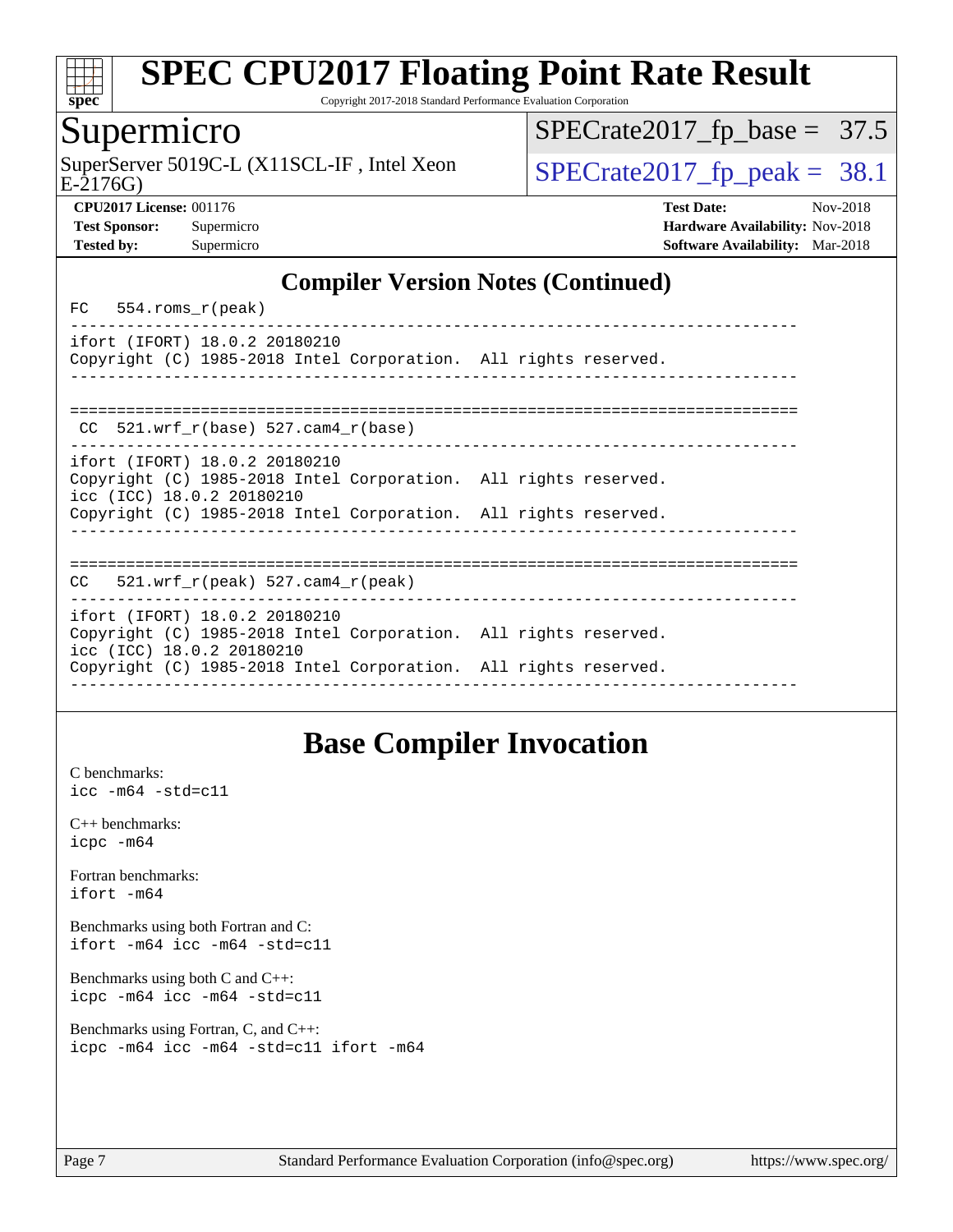

Copyright 2017-2018 Standard Performance Evaluation Corporation

#### Supermicro

E-2176G) SuperServer 5019C-L (X11SCL-IF, Intel Xeon  $\text{SPECrate2017\_fp\_peak} = 38.1$ 

 $SPECrate2017_fp\_base = 37.5$ 

**[Tested by:](http://www.spec.org/auto/cpu2017/Docs/result-fields.html#Testedby)** Supermicro **Supermicro [Software Availability:](http://www.spec.org/auto/cpu2017/Docs/result-fields.html#SoftwareAvailability)** Mar-2018

**[CPU2017 License:](http://www.spec.org/auto/cpu2017/Docs/result-fields.html#CPU2017License)** 001176 **[Test Date:](http://www.spec.org/auto/cpu2017/Docs/result-fields.html#TestDate)** Nov-2018 **[Test Sponsor:](http://www.spec.org/auto/cpu2017/Docs/result-fields.html#TestSponsor)** Supermicro **[Hardware Availability:](http://www.spec.org/auto/cpu2017/Docs/result-fields.html#HardwareAvailability)** Nov-2018

## **[Base Portability Flags](http://www.spec.org/auto/cpu2017/Docs/result-fields.html#BasePortabilityFlags)**

 503.bwaves\_r: [-DSPEC\\_LP64](http://www.spec.org/cpu2017/results/res2018q4/cpu2017-20181112-09577.flags.html#suite_basePORTABILITY503_bwaves_r_DSPEC_LP64) 507.cactuBSSN\_r: [-DSPEC\\_LP64](http://www.spec.org/cpu2017/results/res2018q4/cpu2017-20181112-09577.flags.html#suite_basePORTABILITY507_cactuBSSN_r_DSPEC_LP64) 508.namd\_r: [-DSPEC\\_LP64](http://www.spec.org/cpu2017/results/res2018q4/cpu2017-20181112-09577.flags.html#suite_basePORTABILITY508_namd_r_DSPEC_LP64) 510.parest\_r: [-DSPEC\\_LP64](http://www.spec.org/cpu2017/results/res2018q4/cpu2017-20181112-09577.flags.html#suite_basePORTABILITY510_parest_r_DSPEC_LP64) 511.povray\_r: [-DSPEC\\_LP64](http://www.spec.org/cpu2017/results/res2018q4/cpu2017-20181112-09577.flags.html#suite_basePORTABILITY511_povray_r_DSPEC_LP64) 519.lbm\_r: [-DSPEC\\_LP64](http://www.spec.org/cpu2017/results/res2018q4/cpu2017-20181112-09577.flags.html#suite_basePORTABILITY519_lbm_r_DSPEC_LP64) 521.wrf\_r: [-DSPEC\\_LP64](http://www.spec.org/cpu2017/results/res2018q4/cpu2017-20181112-09577.flags.html#suite_basePORTABILITY521_wrf_r_DSPEC_LP64) [-DSPEC\\_CASE\\_FLAG](http://www.spec.org/cpu2017/results/res2018q4/cpu2017-20181112-09577.flags.html#b521.wrf_r_baseCPORTABILITY_DSPEC_CASE_FLAG) [-convert big\\_endian](http://www.spec.org/cpu2017/results/res2018q4/cpu2017-20181112-09577.flags.html#user_baseFPORTABILITY521_wrf_r_convert_big_endian_c3194028bc08c63ac5d04de18c48ce6d347e4e562e8892b8bdbdc0214820426deb8554edfa529a3fb25a586e65a3d812c835984020483e7e73212c4d31a38223) 526.blender\_r: [-DSPEC\\_LP64](http://www.spec.org/cpu2017/results/res2018q4/cpu2017-20181112-09577.flags.html#suite_basePORTABILITY526_blender_r_DSPEC_LP64) [-DSPEC\\_LINUX](http://www.spec.org/cpu2017/results/res2018q4/cpu2017-20181112-09577.flags.html#b526.blender_r_baseCPORTABILITY_DSPEC_LINUX) [-funsigned-char](http://www.spec.org/cpu2017/results/res2018q4/cpu2017-20181112-09577.flags.html#user_baseCPORTABILITY526_blender_r_force_uchar_40c60f00ab013830e2dd6774aeded3ff59883ba5a1fc5fc14077f794d777847726e2a5858cbc7672e36e1b067e7e5c1d9a74f7176df07886a243d7cc18edfe67) 527.cam4\_r: [-DSPEC\\_LP64](http://www.spec.org/cpu2017/results/res2018q4/cpu2017-20181112-09577.flags.html#suite_basePORTABILITY527_cam4_r_DSPEC_LP64) [-DSPEC\\_CASE\\_FLAG](http://www.spec.org/cpu2017/results/res2018q4/cpu2017-20181112-09577.flags.html#b527.cam4_r_baseCPORTABILITY_DSPEC_CASE_FLAG) 538.imagick\_r: [-DSPEC\\_LP64](http://www.spec.org/cpu2017/results/res2018q4/cpu2017-20181112-09577.flags.html#suite_basePORTABILITY538_imagick_r_DSPEC_LP64) 544.nab\_r: [-DSPEC\\_LP64](http://www.spec.org/cpu2017/results/res2018q4/cpu2017-20181112-09577.flags.html#suite_basePORTABILITY544_nab_r_DSPEC_LP64) 549.fotonik3d\_r: [-DSPEC\\_LP64](http://www.spec.org/cpu2017/results/res2018q4/cpu2017-20181112-09577.flags.html#suite_basePORTABILITY549_fotonik3d_r_DSPEC_LP64) 554.roms\_r: [-DSPEC\\_LP64](http://www.spec.org/cpu2017/results/res2018q4/cpu2017-20181112-09577.flags.html#suite_basePORTABILITY554_roms_r_DSPEC_LP64)

**[Base Optimization Flags](http://www.spec.org/auto/cpu2017/Docs/result-fields.html#BaseOptimizationFlags)**

[C benchmarks](http://www.spec.org/auto/cpu2017/Docs/result-fields.html#Cbenchmarks):

[-xCORE-AVX2](http://www.spec.org/cpu2017/results/res2018q4/cpu2017-20181112-09577.flags.html#user_CCbase_f-xCORE-AVX2) [-ipo](http://www.spec.org/cpu2017/results/res2018q4/cpu2017-20181112-09577.flags.html#user_CCbase_f-ipo) [-O3](http://www.spec.org/cpu2017/results/res2018q4/cpu2017-20181112-09577.flags.html#user_CCbase_f-O3) [-no-prec-div](http://www.spec.org/cpu2017/results/res2018q4/cpu2017-20181112-09577.flags.html#user_CCbase_f-no-prec-div) [-qopt-prefetch](http://www.spec.org/cpu2017/results/res2018q4/cpu2017-20181112-09577.flags.html#user_CCbase_f-qopt-prefetch) [-ffinite-math-only](http://www.spec.org/cpu2017/results/res2018q4/cpu2017-20181112-09577.flags.html#user_CCbase_f_finite_math_only_cb91587bd2077682c4b38af759c288ed7c732db004271a9512da14a4f8007909a5f1427ecbf1a0fb78ff2a814402c6114ac565ca162485bbcae155b5e4258871) [-qopt-mem-layout-trans=3](http://www.spec.org/cpu2017/results/res2018q4/cpu2017-20181112-09577.flags.html#user_CCbase_f-qopt-mem-layout-trans_de80db37974c74b1f0e20d883f0b675c88c3b01e9d123adea9b28688d64333345fb62bc4a798493513fdb68f60282f9a726aa07f478b2f7113531aecce732043)

#### [C++ benchmarks:](http://www.spec.org/auto/cpu2017/Docs/result-fields.html#CXXbenchmarks)

[-xCORE-AVX2](http://www.spec.org/cpu2017/results/res2018q4/cpu2017-20181112-09577.flags.html#user_CXXbase_f-xCORE-AVX2) [-ipo](http://www.spec.org/cpu2017/results/res2018q4/cpu2017-20181112-09577.flags.html#user_CXXbase_f-ipo) [-O3](http://www.spec.org/cpu2017/results/res2018q4/cpu2017-20181112-09577.flags.html#user_CXXbase_f-O3) [-no-prec-div](http://www.spec.org/cpu2017/results/res2018q4/cpu2017-20181112-09577.flags.html#user_CXXbase_f-no-prec-div) [-qopt-prefetch](http://www.spec.org/cpu2017/results/res2018q4/cpu2017-20181112-09577.flags.html#user_CXXbase_f-qopt-prefetch) [-ffinite-math-only](http://www.spec.org/cpu2017/results/res2018q4/cpu2017-20181112-09577.flags.html#user_CXXbase_f_finite_math_only_cb91587bd2077682c4b38af759c288ed7c732db004271a9512da14a4f8007909a5f1427ecbf1a0fb78ff2a814402c6114ac565ca162485bbcae155b5e4258871) [-qopt-mem-layout-trans=3](http://www.spec.org/cpu2017/results/res2018q4/cpu2017-20181112-09577.flags.html#user_CXXbase_f-qopt-mem-layout-trans_de80db37974c74b1f0e20d883f0b675c88c3b01e9d123adea9b28688d64333345fb62bc4a798493513fdb68f60282f9a726aa07f478b2f7113531aecce732043)

#### [Fortran benchmarks](http://www.spec.org/auto/cpu2017/Docs/result-fields.html#Fortranbenchmarks):

[-xCORE-AVX2](http://www.spec.org/cpu2017/results/res2018q4/cpu2017-20181112-09577.flags.html#user_FCbase_f-xCORE-AVX2) [-ipo](http://www.spec.org/cpu2017/results/res2018q4/cpu2017-20181112-09577.flags.html#user_FCbase_f-ipo) [-O3](http://www.spec.org/cpu2017/results/res2018q4/cpu2017-20181112-09577.flags.html#user_FCbase_f-O3) [-no-prec-div](http://www.spec.org/cpu2017/results/res2018q4/cpu2017-20181112-09577.flags.html#user_FCbase_f-no-prec-div) [-qopt-prefetch](http://www.spec.org/cpu2017/results/res2018q4/cpu2017-20181112-09577.flags.html#user_FCbase_f-qopt-prefetch) [-ffinite-math-only](http://www.spec.org/cpu2017/results/res2018q4/cpu2017-20181112-09577.flags.html#user_FCbase_f_finite_math_only_cb91587bd2077682c4b38af759c288ed7c732db004271a9512da14a4f8007909a5f1427ecbf1a0fb78ff2a814402c6114ac565ca162485bbcae155b5e4258871) [-qopt-mem-layout-trans=3](http://www.spec.org/cpu2017/results/res2018q4/cpu2017-20181112-09577.flags.html#user_FCbase_f-qopt-mem-layout-trans_de80db37974c74b1f0e20d883f0b675c88c3b01e9d123adea9b28688d64333345fb62bc4a798493513fdb68f60282f9a726aa07f478b2f7113531aecce732043) [-auto](http://www.spec.org/cpu2017/results/res2018q4/cpu2017-20181112-09577.flags.html#user_FCbase_f-auto) [-nostandard-realloc-lhs](http://www.spec.org/cpu2017/results/res2018q4/cpu2017-20181112-09577.flags.html#user_FCbase_f_2003_std_realloc_82b4557e90729c0f113870c07e44d33d6f5a304b4f63d4c15d2d0f1fab99f5daaed73bdb9275d9ae411527f28b936061aa8b9c8f2d63842963b95c9dd6426b8a)

[Benchmarks using both Fortran and C](http://www.spec.org/auto/cpu2017/Docs/result-fields.html#BenchmarksusingbothFortranandC):

[-xCORE-AVX2](http://www.spec.org/cpu2017/results/res2018q4/cpu2017-20181112-09577.flags.html#user_CC_FCbase_f-xCORE-AVX2) [-ipo](http://www.spec.org/cpu2017/results/res2018q4/cpu2017-20181112-09577.flags.html#user_CC_FCbase_f-ipo) [-O3](http://www.spec.org/cpu2017/results/res2018q4/cpu2017-20181112-09577.flags.html#user_CC_FCbase_f-O3) [-no-prec-div](http://www.spec.org/cpu2017/results/res2018q4/cpu2017-20181112-09577.flags.html#user_CC_FCbase_f-no-prec-div) [-qopt-prefetch](http://www.spec.org/cpu2017/results/res2018q4/cpu2017-20181112-09577.flags.html#user_CC_FCbase_f-qopt-prefetch) [-ffinite-math-only](http://www.spec.org/cpu2017/results/res2018q4/cpu2017-20181112-09577.flags.html#user_CC_FCbase_f_finite_math_only_cb91587bd2077682c4b38af759c288ed7c732db004271a9512da14a4f8007909a5f1427ecbf1a0fb78ff2a814402c6114ac565ca162485bbcae155b5e4258871) [-qopt-mem-layout-trans=3](http://www.spec.org/cpu2017/results/res2018q4/cpu2017-20181112-09577.flags.html#user_CC_FCbase_f-qopt-mem-layout-trans_de80db37974c74b1f0e20d883f0b675c88c3b01e9d123adea9b28688d64333345fb62bc4a798493513fdb68f60282f9a726aa07f478b2f7113531aecce732043) [-auto](http://www.spec.org/cpu2017/results/res2018q4/cpu2017-20181112-09577.flags.html#user_CC_FCbase_f-auto) [-nostandard-realloc-lhs](http://www.spec.org/cpu2017/results/res2018q4/cpu2017-20181112-09577.flags.html#user_CC_FCbase_f_2003_std_realloc_82b4557e90729c0f113870c07e44d33d6f5a304b4f63d4c15d2d0f1fab99f5daaed73bdb9275d9ae411527f28b936061aa8b9c8f2d63842963b95c9dd6426b8a)

[Benchmarks using both C and C++](http://www.spec.org/auto/cpu2017/Docs/result-fields.html#BenchmarksusingbothCandCXX): [-xCORE-AVX2](http://www.spec.org/cpu2017/results/res2018q4/cpu2017-20181112-09577.flags.html#user_CC_CXXbase_f-xCORE-AVX2) [-ipo](http://www.spec.org/cpu2017/results/res2018q4/cpu2017-20181112-09577.flags.html#user_CC_CXXbase_f-ipo) [-O3](http://www.spec.org/cpu2017/results/res2018q4/cpu2017-20181112-09577.flags.html#user_CC_CXXbase_f-O3) [-no-prec-div](http://www.spec.org/cpu2017/results/res2018q4/cpu2017-20181112-09577.flags.html#user_CC_CXXbase_f-no-prec-div) [-qopt-prefetch](http://www.spec.org/cpu2017/results/res2018q4/cpu2017-20181112-09577.flags.html#user_CC_CXXbase_f-qopt-prefetch) [-ffinite-math-only](http://www.spec.org/cpu2017/results/res2018q4/cpu2017-20181112-09577.flags.html#user_CC_CXXbase_f_finite_math_only_cb91587bd2077682c4b38af759c288ed7c732db004271a9512da14a4f8007909a5f1427ecbf1a0fb78ff2a814402c6114ac565ca162485bbcae155b5e4258871) [-qopt-mem-layout-trans=3](http://www.spec.org/cpu2017/results/res2018q4/cpu2017-20181112-09577.flags.html#user_CC_CXXbase_f-qopt-mem-layout-trans_de80db37974c74b1f0e20d883f0b675c88c3b01e9d123adea9b28688d64333345fb62bc4a798493513fdb68f60282f9a726aa07f478b2f7113531aecce732043)

#### [Benchmarks using Fortran, C, and C++:](http://www.spec.org/auto/cpu2017/Docs/result-fields.html#BenchmarksusingFortranCandCXX)

[-xCORE-AVX2](http://www.spec.org/cpu2017/results/res2018q4/cpu2017-20181112-09577.flags.html#user_CC_CXX_FCbase_f-xCORE-AVX2) [-ipo](http://www.spec.org/cpu2017/results/res2018q4/cpu2017-20181112-09577.flags.html#user_CC_CXX_FCbase_f-ipo) [-O3](http://www.spec.org/cpu2017/results/res2018q4/cpu2017-20181112-09577.flags.html#user_CC_CXX_FCbase_f-O3) [-no-prec-div](http://www.spec.org/cpu2017/results/res2018q4/cpu2017-20181112-09577.flags.html#user_CC_CXX_FCbase_f-no-prec-div) [-qopt-prefetch](http://www.spec.org/cpu2017/results/res2018q4/cpu2017-20181112-09577.flags.html#user_CC_CXX_FCbase_f-qopt-prefetch) [-ffinite-math-only](http://www.spec.org/cpu2017/results/res2018q4/cpu2017-20181112-09577.flags.html#user_CC_CXX_FCbase_f_finite_math_only_cb91587bd2077682c4b38af759c288ed7c732db004271a9512da14a4f8007909a5f1427ecbf1a0fb78ff2a814402c6114ac565ca162485bbcae155b5e4258871) [-qopt-mem-layout-trans=3](http://www.spec.org/cpu2017/results/res2018q4/cpu2017-20181112-09577.flags.html#user_CC_CXX_FCbase_f-qopt-mem-layout-trans_de80db37974c74b1f0e20d883f0b675c88c3b01e9d123adea9b28688d64333345fb62bc4a798493513fdb68f60282f9a726aa07f478b2f7113531aecce732043) [-auto](http://www.spec.org/cpu2017/results/res2018q4/cpu2017-20181112-09577.flags.html#user_CC_CXX_FCbase_f-auto) [-nostandard-realloc-lhs](http://www.spec.org/cpu2017/results/res2018q4/cpu2017-20181112-09577.flags.html#user_CC_CXX_FCbase_f_2003_std_realloc_82b4557e90729c0f113870c07e44d33d6f5a304b4f63d4c15d2d0f1fab99f5daaed73bdb9275d9ae411527f28b936061aa8b9c8f2d63842963b95c9dd6426b8a)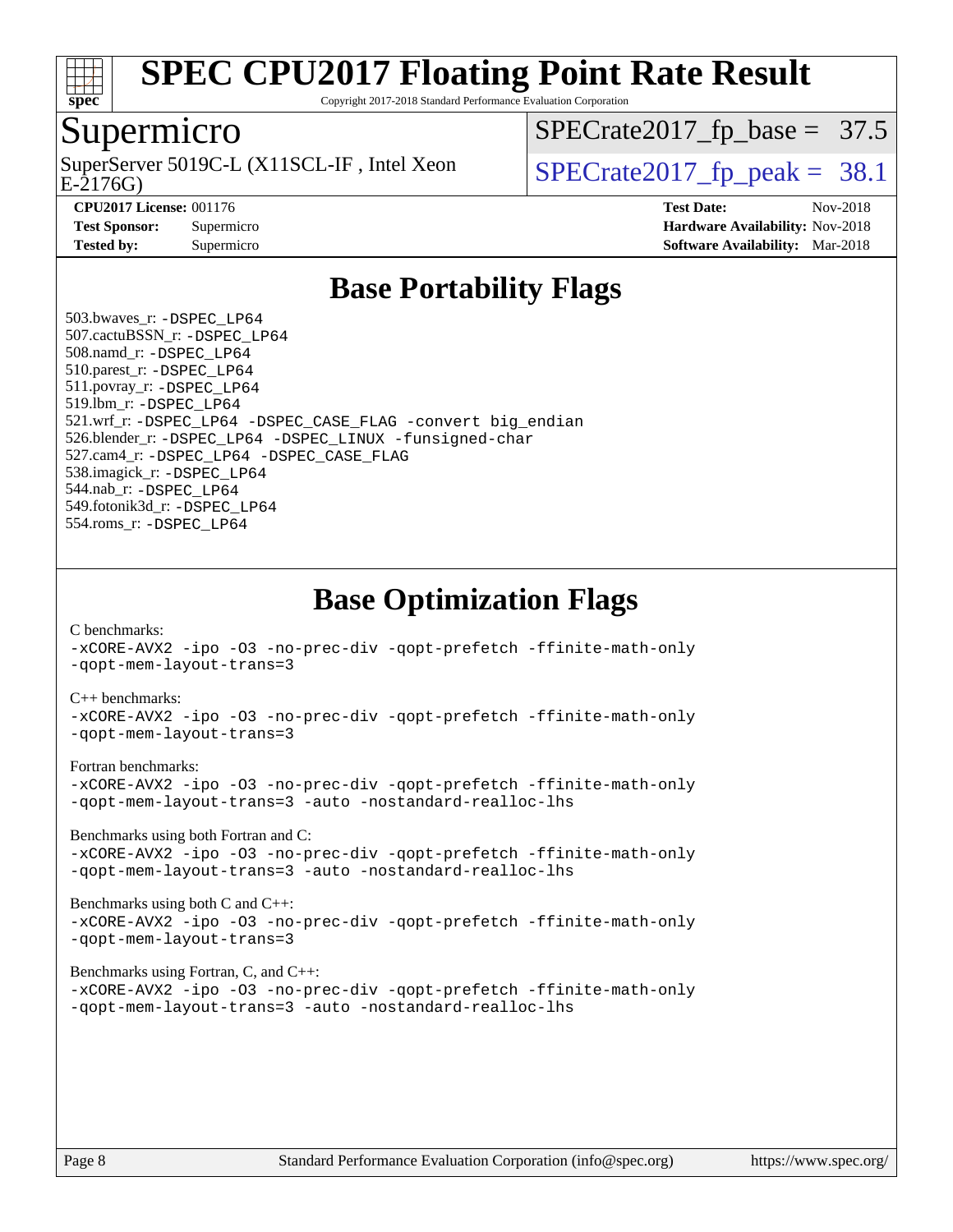

Copyright 2017-2018 Standard Performance Evaluation Corporation

### Supermicro

SuperServer 5019C-L (X11SCL-IF, Intel Xeon<br>E-2176G)

 $SPECTate2017_fp\_base = 37.5$ 

**[Tested by:](http://www.spec.org/auto/cpu2017/Docs/result-fields.html#Testedby)** Supermicro **[Software Availability:](http://www.spec.org/auto/cpu2017/Docs/result-fields.html#SoftwareAvailability)** Mar-2018

 $SPECTate2017_f p_peak = 38.1$ **[CPU2017 License:](http://www.spec.org/auto/cpu2017/Docs/result-fields.html#CPU2017License)** 001176 **[Test Date:](http://www.spec.org/auto/cpu2017/Docs/result-fields.html#TestDate)** Nov-2018 **[Test Sponsor:](http://www.spec.org/auto/cpu2017/Docs/result-fields.html#TestSponsor)** Supermicro **[Hardware Availability:](http://www.spec.org/auto/cpu2017/Docs/result-fields.html#HardwareAvailability)** Nov-2018

## **[Peak Compiler Invocation](http://www.spec.org/auto/cpu2017/Docs/result-fields.html#PeakCompilerInvocation)**

[C benchmarks:](http://www.spec.org/auto/cpu2017/Docs/result-fields.html#Cbenchmarks) [icc -m64 -std=c11](http://www.spec.org/cpu2017/results/res2018q4/cpu2017-20181112-09577.flags.html#user_CCpeak_intel_icc_64bit_c11_33ee0cdaae7deeeab2a9725423ba97205ce30f63b9926c2519791662299b76a0318f32ddfffdc46587804de3178b4f9328c46fa7c2b0cd779d7a61945c91cd35)

[C++ benchmarks:](http://www.spec.org/auto/cpu2017/Docs/result-fields.html#CXXbenchmarks) [icpc -m64](http://www.spec.org/cpu2017/results/res2018q4/cpu2017-20181112-09577.flags.html#user_CXXpeak_intel_icpc_64bit_4ecb2543ae3f1412ef961e0650ca070fec7b7afdcd6ed48761b84423119d1bf6bdf5cad15b44d48e7256388bc77273b966e5eb805aefd121eb22e9299b2ec9d9)

[Fortran benchmarks](http://www.spec.org/auto/cpu2017/Docs/result-fields.html#Fortranbenchmarks): [ifort -m64](http://www.spec.org/cpu2017/results/res2018q4/cpu2017-20181112-09577.flags.html#user_FCpeak_intel_ifort_64bit_24f2bb282fbaeffd6157abe4f878425411749daecae9a33200eee2bee2fe76f3b89351d69a8130dd5949958ce389cf37ff59a95e7a40d588e8d3a57e0c3fd751)

[Benchmarks using both Fortran and C:](http://www.spec.org/auto/cpu2017/Docs/result-fields.html#BenchmarksusingbothFortranandC) [ifort -m64](http://www.spec.org/cpu2017/results/res2018q4/cpu2017-20181112-09577.flags.html#user_CC_FCpeak_intel_ifort_64bit_24f2bb282fbaeffd6157abe4f878425411749daecae9a33200eee2bee2fe76f3b89351d69a8130dd5949958ce389cf37ff59a95e7a40d588e8d3a57e0c3fd751) [icc -m64 -std=c11](http://www.spec.org/cpu2017/results/res2018q4/cpu2017-20181112-09577.flags.html#user_CC_FCpeak_intel_icc_64bit_c11_33ee0cdaae7deeeab2a9725423ba97205ce30f63b9926c2519791662299b76a0318f32ddfffdc46587804de3178b4f9328c46fa7c2b0cd779d7a61945c91cd35)

[Benchmarks using both C and C++](http://www.spec.org/auto/cpu2017/Docs/result-fields.html#BenchmarksusingbothCandCXX): [icpc -m64](http://www.spec.org/cpu2017/results/res2018q4/cpu2017-20181112-09577.flags.html#user_CC_CXXpeak_intel_icpc_64bit_4ecb2543ae3f1412ef961e0650ca070fec7b7afdcd6ed48761b84423119d1bf6bdf5cad15b44d48e7256388bc77273b966e5eb805aefd121eb22e9299b2ec9d9) [icc -m64 -std=c11](http://www.spec.org/cpu2017/results/res2018q4/cpu2017-20181112-09577.flags.html#user_CC_CXXpeak_intel_icc_64bit_c11_33ee0cdaae7deeeab2a9725423ba97205ce30f63b9926c2519791662299b76a0318f32ddfffdc46587804de3178b4f9328c46fa7c2b0cd779d7a61945c91cd35)

[Benchmarks using Fortran, C, and C++:](http://www.spec.org/auto/cpu2017/Docs/result-fields.html#BenchmarksusingFortranCandCXX) [icpc -m64](http://www.spec.org/cpu2017/results/res2018q4/cpu2017-20181112-09577.flags.html#user_CC_CXX_FCpeak_intel_icpc_64bit_4ecb2543ae3f1412ef961e0650ca070fec7b7afdcd6ed48761b84423119d1bf6bdf5cad15b44d48e7256388bc77273b966e5eb805aefd121eb22e9299b2ec9d9) [icc -m64 -std=c11](http://www.spec.org/cpu2017/results/res2018q4/cpu2017-20181112-09577.flags.html#user_CC_CXX_FCpeak_intel_icc_64bit_c11_33ee0cdaae7deeeab2a9725423ba97205ce30f63b9926c2519791662299b76a0318f32ddfffdc46587804de3178b4f9328c46fa7c2b0cd779d7a61945c91cd35) [ifort -m64](http://www.spec.org/cpu2017/results/res2018q4/cpu2017-20181112-09577.flags.html#user_CC_CXX_FCpeak_intel_ifort_64bit_24f2bb282fbaeffd6157abe4f878425411749daecae9a33200eee2bee2fe76f3b89351d69a8130dd5949958ce389cf37ff59a95e7a40d588e8d3a57e0c3fd751)

**[Peak Portability Flags](http://www.spec.org/auto/cpu2017/Docs/result-fields.html#PeakPortabilityFlags)**

Same as Base Portability Flags

## **[Peak Optimization Flags](http://www.spec.org/auto/cpu2017/Docs/result-fields.html#PeakOptimizationFlags)**

[C benchmarks](http://www.spec.org/auto/cpu2017/Docs/result-fields.html#Cbenchmarks):

```
 519.lbm_r: -prof-gen(pass 1) -prof-use(pass 2) -ipo -xCORE-AVX2 -O3
-no-prec-div -qopt-prefetch -ffinite-math-only
-qopt-mem-layout-trans=3
 538.imagick_r: -xCORE-AVX2 -ipo -O3 -no-prec-div -qopt-prefetch
-ffinite-math-only -qopt-mem-layout-trans=3
544.nab_r: basepeak = yes
C++ benchmarks: 
 508.namd_r: -prof-gen(pass 1) -prof-use(pass 2) -ipo -xCORE-AVX2 -O3
-no-prec-div -qopt-prefetch -ffinite-math-only
-qopt-mem-layout-trans=3
```
**(Continued on next page)**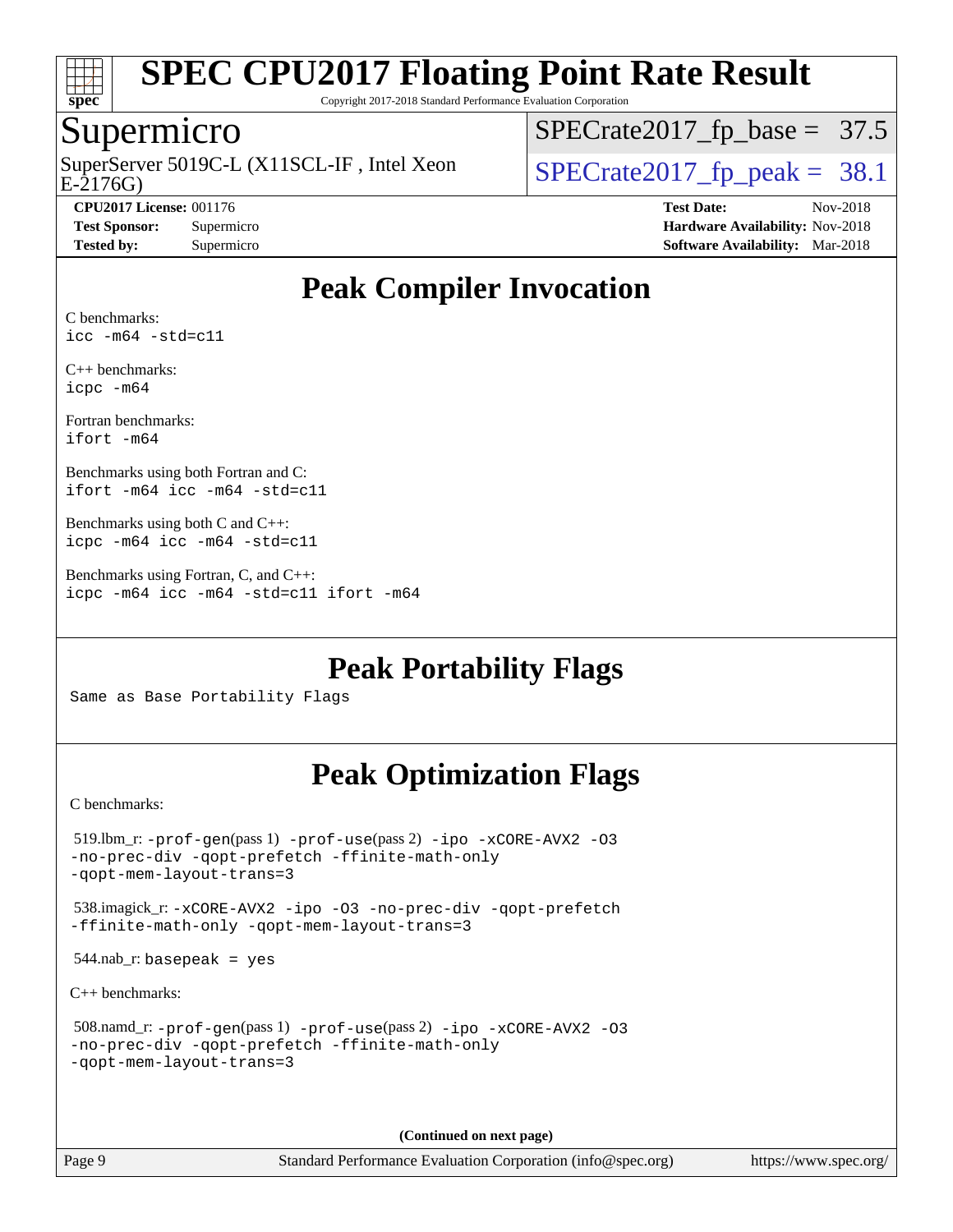

Copyright 2017-2018 Standard Performance Evaluation Corporation

#### Supermicro

E-2176G) SuperServer 5019C-L (X11SCL-IF, Intel Xeon  $SPECrate2017$  fp\_peak = 38.1

 $SPECTate2017_fp\_base = 37.5$ 

**[CPU2017 License:](http://www.spec.org/auto/cpu2017/Docs/result-fields.html#CPU2017License)** 001176 **[Test Date:](http://www.spec.org/auto/cpu2017/Docs/result-fields.html#TestDate)** Nov-2018 **[Test Sponsor:](http://www.spec.org/auto/cpu2017/Docs/result-fields.html#TestSponsor)** Supermicro **[Hardware Availability:](http://www.spec.org/auto/cpu2017/Docs/result-fields.html#HardwareAvailability)** Nov-2018 **[Tested by:](http://www.spec.org/auto/cpu2017/Docs/result-fields.html#Testedby)** Supermicro **Supermicro [Software Availability:](http://www.spec.org/auto/cpu2017/Docs/result-fields.html#SoftwareAvailability)** Mar-2018

## **[Peak Optimization Flags \(Continued\)](http://www.spec.org/auto/cpu2017/Docs/result-fields.html#PeakOptimizationFlags)**

 $510.parest_r:$  basepeak = yes

[Fortran benchmarks](http://www.spec.org/auto/cpu2017/Docs/result-fields.html#Fortranbenchmarks):

503.bwaves\_r: basepeak = yes

 $549.$ fotonik $3d$ <sub>-</sub> $r:$  basepeak = yes

 554.roms\_r: [-prof-gen](http://www.spec.org/cpu2017/results/res2018q4/cpu2017-20181112-09577.flags.html#user_peakPASS1_FFLAGSPASS1_LDFLAGS554_roms_r_prof_gen_5aa4926d6013ddb2a31985c654b3eb18169fc0c6952a63635c234f711e6e63dd76e94ad52365559451ec499a2cdb89e4dc58ba4c67ef54ca681ffbe1461d6b36)(pass 1) [-prof-use](http://www.spec.org/cpu2017/results/res2018q4/cpu2017-20181112-09577.flags.html#user_peakPASS2_FFLAGSPASS2_LDFLAGS554_roms_r_prof_use_1a21ceae95f36a2b53c25747139a6c16ca95bd9def2a207b4f0849963b97e94f5260e30a0c64f4bb623698870e679ca08317ef8150905d41bd88c6f78df73f19)(pass 2) [-ipo](http://www.spec.org/cpu2017/results/res2018q4/cpu2017-20181112-09577.flags.html#user_peakPASS1_FOPTIMIZEPASS2_FOPTIMIZE554_roms_r_f-ipo) [-xCORE-AVX2](http://www.spec.org/cpu2017/results/res2018q4/cpu2017-20181112-09577.flags.html#user_peakPASS2_FOPTIMIZE554_roms_r_f-xCORE-AVX2) [-O3](http://www.spec.org/cpu2017/results/res2018q4/cpu2017-20181112-09577.flags.html#user_peakPASS1_FOPTIMIZEPASS2_FOPTIMIZE554_roms_r_f-O3) [-no-prec-div](http://www.spec.org/cpu2017/results/res2018q4/cpu2017-20181112-09577.flags.html#user_peakPASS1_FOPTIMIZEPASS2_FOPTIMIZE554_roms_r_f-no-prec-div) [-qopt-prefetch](http://www.spec.org/cpu2017/results/res2018q4/cpu2017-20181112-09577.flags.html#user_peakPASS1_FOPTIMIZEPASS2_FOPTIMIZE554_roms_r_f-qopt-prefetch) [-ffinite-math-only](http://www.spec.org/cpu2017/results/res2018q4/cpu2017-20181112-09577.flags.html#user_peakPASS1_FOPTIMIZEPASS2_FOPTIMIZE554_roms_r_f_finite_math_only_cb91587bd2077682c4b38af759c288ed7c732db004271a9512da14a4f8007909a5f1427ecbf1a0fb78ff2a814402c6114ac565ca162485bbcae155b5e4258871) [-qopt-mem-layout-trans=3](http://www.spec.org/cpu2017/results/res2018q4/cpu2017-20181112-09577.flags.html#user_peakPASS1_FOPTIMIZEPASS2_FOPTIMIZE554_roms_r_f-qopt-mem-layout-trans_de80db37974c74b1f0e20d883f0b675c88c3b01e9d123adea9b28688d64333345fb62bc4a798493513fdb68f60282f9a726aa07f478b2f7113531aecce732043) [-auto](http://www.spec.org/cpu2017/results/res2018q4/cpu2017-20181112-09577.flags.html#user_peakPASS2_FOPTIMIZE554_roms_r_f-auto) [-nostandard-realloc-lhs](http://www.spec.org/cpu2017/results/res2018q4/cpu2017-20181112-09577.flags.html#user_peakEXTRA_FOPTIMIZE554_roms_r_f_2003_std_realloc_82b4557e90729c0f113870c07e44d33d6f5a304b4f63d4c15d2d0f1fab99f5daaed73bdb9275d9ae411527f28b936061aa8b9c8f2d63842963b95c9dd6426b8a)

[Benchmarks using both Fortran and C](http://www.spec.org/auto/cpu2017/Docs/result-fields.html#BenchmarksusingbothFortranandC):

 $521.\text{wrf}$ :  $-\text{prof-qen(pass 1)} -\text{prof-use(pass 2)} -\text{ipo } -\text{xCORE-AVX2} -03$ [-no-prec-div](http://www.spec.org/cpu2017/results/res2018q4/cpu2017-20181112-09577.flags.html#user_peakPASS1_COPTIMIZEPASS1_FOPTIMIZEPASS2_COPTIMIZEPASS2_FOPTIMIZE521_wrf_r_f-no-prec-div) [-qopt-prefetch](http://www.spec.org/cpu2017/results/res2018q4/cpu2017-20181112-09577.flags.html#user_peakPASS1_COPTIMIZEPASS1_FOPTIMIZEPASS2_COPTIMIZEPASS2_FOPTIMIZE521_wrf_r_f-qopt-prefetch) [-ffinite-math-only](http://www.spec.org/cpu2017/results/res2018q4/cpu2017-20181112-09577.flags.html#user_peakPASS1_COPTIMIZEPASS1_FOPTIMIZEPASS2_COPTIMIZEPASS2_FOPTIMIZE521_wrf_r_f_finite_math_only_cb91587bd2077682c4b38af759c288ed7c732db004271a9512da14a4f8007909a5f1427ecbf1a0fb78ff2a814402c6114ac565ca162485bbcae155b5e4258871) [-qopt-mem-layout-trans=3](http://www.spec.org/cpu2017/results/res2018q4/cpu2017-20181112-09577.flags.html#user_peakPASS1_COPTIMIZEPASS1_FOPTIMIZEPASS2_COPTIMIZEPASS2_FOPTIMIZE521_wrf_r_f-qopt-mem-layout-trans_de80db37974c74b1f0e20d883f0b675c88c3b01e9d123adea9b28688d64333345fb62bc4a798493513fdb68f60282f9a726aa07f478b2f7113531aecce732043) [-auto](http://www.spec.org/cpu2017/results/res2018q4/cpu2017-20181112-09577.flags.html#user_peakPASS2_FOPTIMIZE521_wrf_r_f-auto) [-nostandard-realloc-lhs](http://www.spec.org/cpu2017/results/res2018q4/cpu2017-20181112-09577.flags.html#user_peakEXTRA_FOPTIMIZE521_wrf_r_f_2003_std_realloc_82b4557e90729c0f113870c07e44d33d6f5a304b4f63d4c15d2d0f1fab99f5daaed73bdb9275d9ae411527f28b936061aa8b9c8f2d63842963b95c9dd6426b8a)

527.cam4\_r: basepeak = yes

[Benchmarks using both C and C++](http://www.spec.org/auto/cpu2017/Docs/result-fields.html#BenchmarksusingbothCandCXX):

 511.povray\_r: [-prof-gen](http://www.spec.org/cpu2017/results/res2018q4/cpu2017-20181112-09577.flags.html#user_peakPASS1_CFLAGSPASS1_CXXFLAGSPASS1_LDFLAGS511_povray_r_prof_gen_5aa4926d6013ddb2a31985c654b3eb18169fc0c6952a63635c234f711e6e63dd76e94ad52365559451ec499a2cdb89e4dc58ba4c67ef54ca681ffbe1461d6b36)(pass 1) [-prof-use](http://www.spec.org/cpu2017/results/res2018q4/cpu2017-20181112-09577.flags.html#user_peakPASS2_CFLAGSPASS2_CXXFLAGSPASS2_LDFLAGS511_povray_r_prof_use_1a21ceae95f36a2b53c25747139a6c16ca95bd9def2a207b4f0849963b97e94f5260e30a0c64f4bb623698870e679ca08317ef8150905d41bd88c6f78df73f19)(pass 2) [-ipo](http://www.spec.org/cpu2017/results/res2018q4/cpu2017-20181112-09577.flags.html#user_peakPASS1_COPTIMIZEPASS1_CXXOPTIMIZEPASS2_COPTIMIZEPASS2_CXXOPTIMIZE511_povray_r_f-ipo) [-xCORE-AVX2](http://www.spec.org/cpu2017/results/res2018q4/cpu2017-20181112-09577.flags.html#user_peakPASS2_COPTIMIZEPASS2_CXXOPTIMIZE511_povray_r_f-xCORE-AVX2) [-O3](http://www.spec.org/cpu2017/results/res2018q4/cpu2017-20181112-09577.flags.html#user_peakPASS1_COPTIMIZEPASS1_CXXOPTIMIZEPASS2_COPTIMIZEPASS2_CXXOPTIMIZE511_povray_r_f-O3) [-no-prec-div](http://www.spec.org/cpu2017/results/res2018q4/cpu2017-20181112-09577.flags.html#user_peakPASS1_COPTIMIZEPASS1_CXXOPTIMIZEPASS2_COPTIMIZEPASS2_CXXOPTIMIZE511_povray_r_f-no-prec-div) [-qopt-prefetch](http://www.spec.org/cpu2017/results/res2018q4/cpu2017-20181112-09577.flags.html#user_peakPASS1_COPTIMIZEPASS1_CXXOPTIMIZEPASS2_COPTIMIZEPASS2_CXXOPTIMIZE511_povray_r_f-qopt-prefetch) [-ffinite-math-only](http://www.spec.org/cpu2017/results/res2018q4/cpu2017-20181112-09577.flags.html#user_peakPASS1_COPTIMIZEPASS1_CXXOPTIMIZEPASS2_COPTIMIZEPASS2_CXXOPTIMIZE511_povray_r_f_finite_math_only_cb91587bd2077682c4b38af759c288ed7c732db004271a9512da14a4f8007909a5f1427ecbf1a0fb78ff2a814402c6114ac565ca162485bbcae155b5e4258871) [-qopt-mem-layout-trans=3](http://www.spec.org/cpu2017/results/res2018q4/cpu2017-20181112-09577.flags.html#user_peakPASS1_COPTIMIZEPASS1_CXXOPTIMIZEPASS2_COPTIMIZEPASS2_CXXOPTIMIZE511_povray_r_f-qopt-mem-layout-trans_de80db37974c74b1f0e20d883f0b675c88c3b01e9d123adea9b28688d64333345fb62bc4a798493513fdb68f60282f9a726aa07f478b2f7113531aecce732043)

 526.blender\_r: [-xCORE-AVX2](http://www.spec.org/cpu2017/results/res2018q4/cpu2017-20181112-09577.flags.html#user_peakCOPTIMIZECXXOPTIMIZE526_blender_r_f-xCORE-AVX2) [-ipo](http://www.spec.org/cpu2017/results/res2018q4/cpu2017-20181112-09577.flags.html#user_peakCOPTIMIZECXXOPTIMIZE526_blender_r_f-ipo) [-O3](http://www.spec.org/cpu2017/results/res2018q4/cpu2017-20181112-09577.flags.html#user_peakCOPTIMIZECXXOPTIMIZE526_blender_r_f-O3) [-no-prec-div](http://www.spec.org/cpu2017/results/res2018q4/cpu2017-20181112-09577.flags.html#user_peakCOPTIMIZECXXOPTIMIZE526_blender_r_f-no-prec-div) [-qopt-prefetch](http://www.spec.org/cpu2017/results/res2018q4/cpu2017-20181112-09577.flags.html#user_peakCOPTIMIZECXXOPTIMIZE526_blender_r_f-qopt-prefetch) [-ffinite-math-only](http://www.spec.org/cpu2017/results/res2018q4/cpu2017-20181112-09577.flags.html#user_peakCOPTIMIZECXXOPTIMIZE526_blender_r_f_finite_math_only_cb91587bd2077682c4b38af759c288ed7c732db004271a9512da14a4f8007909a5f1427ecbf1a0fb78ff2a814402c6114ac565ca162485bbcae155b5e4258871) [-qopt-mem-layout-trans=3](http://www.spec.org/cpu2017/results/res2018q4/cpu2017-20181112-09577.flags.html#user_peakCOPTIMIZECXXOPTIMIZE526_blender_r_f-qopt-mem-layout-trans_de80db37974c74b1f0e20d883f0b675c88c3b01e9d123adea9b28688d64333345fb62bc4a798493513fdb68f60282f9a726aa07f478b2f7113531aecce732043)

[Benchmarks using Fortran, C, and C++:](http://www.spec.org/auto/cpu2017/Docs/result-fields.html#BenchmarksusingFortranCandCXX)

507.cactuBSSN\_r: basepeak = yes

The flags files that were used to format this result can be browsed at <http://www.spec.org/cpu2017/flags/Intel-ic18.0-official-linux64.2017-12-21.html> <http://www.spec.org/cpu2017/flags/Supermicro-Platform-Settings-V1.2-SKL-revD.html>

You can also download the XML flags sources by saving the following links: <http://www.spec.org/cpu2017/flags/Intel-ic18.0-official-linux64.2017-12-21.xml> <http://www.spec.org/cpu2017/flags/Supermicro-Platform-Settings-V1.2-SKL-revD.xml>